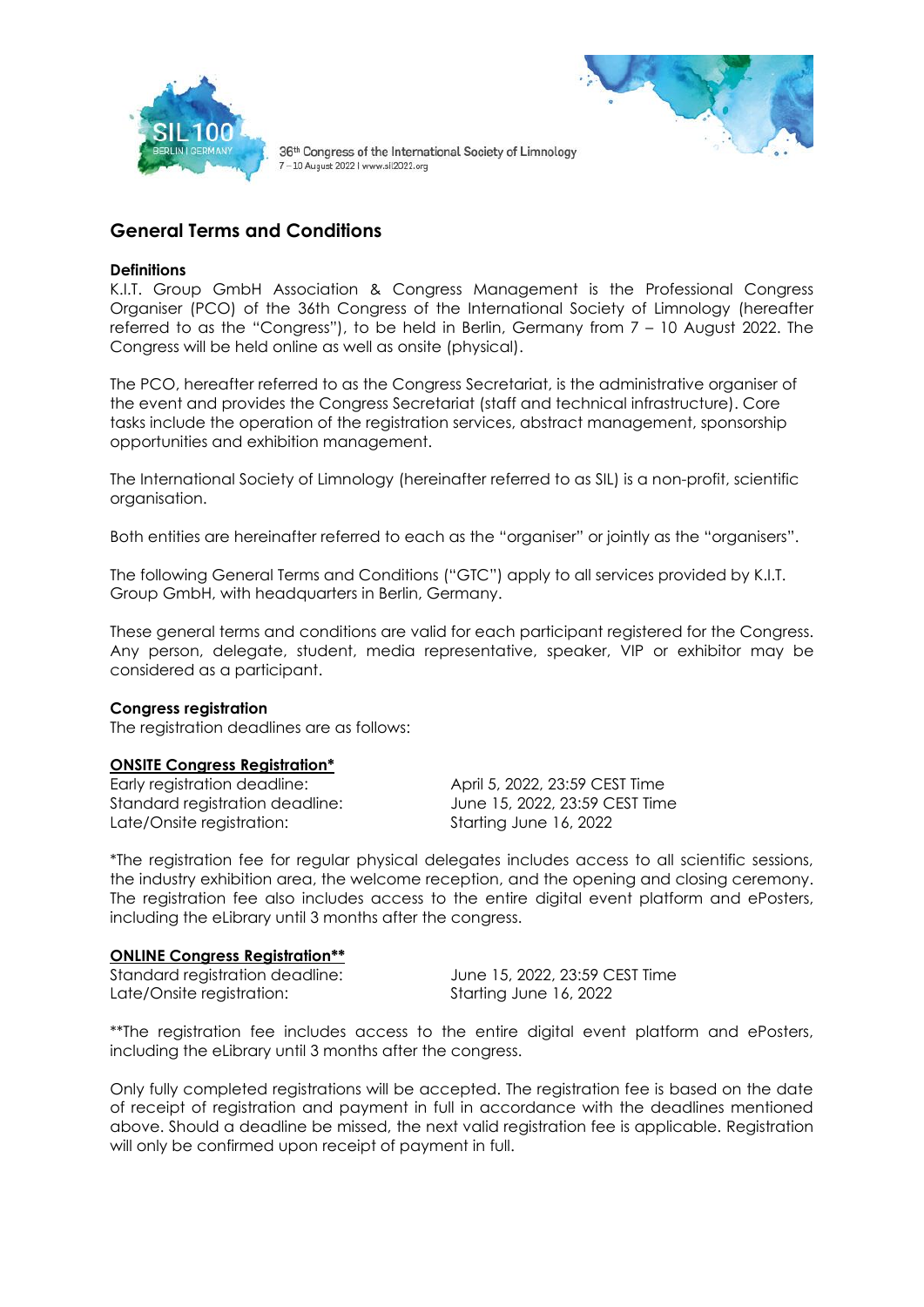



Should the maximum participant capacity be reached, the organiser reserves the right to refuse any registration.

#### **Students**

To be able to register as a student, a valid student ID providing proof of enrolment at a recognised university or college is required both at registration and during the Congress and must be uploaded on the online registration form or sent via email to [registration@sil2022.org](file:///C:/Users/rminguez/Desktop/registration@sil2022.org) If proof cannot be presented, the regular participant registration fees apply.

#### **Media registration**

Media registration is free of charge once proof of eligibility has been provided (official and valid press card).

### **Group registration**

Registrations for more than 10 (ten) persons will be handled separately as a group booking. Please contact the Congress Secretariat at [registration@sil2022.org.](mailto:registration@sil2022.org) There is no discount for group registrations available.

The Congress Secretariat shall not be held responsible for the double booking of an individual participant or group made by another company or organisation.

A payment order will be sent by email to the group manager once the Congress Secretariat has received the fully completed registration form. Payment for the group registration shall be transferred immediately upon receipt of the payment order. A final registration invoice shall be issued and sent to the group manager after the Congress.

The Congress Secretariat will provide the group manager with information on how to communicate the names of their group members. Individual data of each group member such as first name, last name, individual email address and postal address must be provided. The deadline to submit the information of each group member is always the next upcoming registration deadline. New group requests will be considered until July 25, 2022, 24:00 CET (names, required participant data and payment in full must be made until August 1, 2022) to guarantee a smooth procedure. After that date, only individual online registration will be possible.

#### **Congress material for physical participants**

Costs for any congress materials shall be included in the onsite registration fee for regular delegates. Should the registration form and/or full payment be received after the standard registration deadline, the Congress Secretariat cannot guarantee that congress material will be available. All congress materials will be handed out onsite at the registration counter.

#### **Methods of payment**

Payment is required at the time of registration. It should be made in EUR only, using one of the following methods:

1. Credit card (Visa, Master/Eurocard, American Express): Participants should complete the relevant section of the registration form.

2. Bank transfer: Payment should be made in EUR to:

| Account Holder:    | K.I.T. Group GmbH                                         |
|--------------------|-----------------------------------------------------------|
| Bank Name/Address: | Commerzbank AG, Kurfürstendamm 237, 10719 Berlin, Germany |
| SWIFT-CODE:        | DRESDEFF100                                               |
| IBAN:              | DE66 1008 0000 0514 0018 04                               |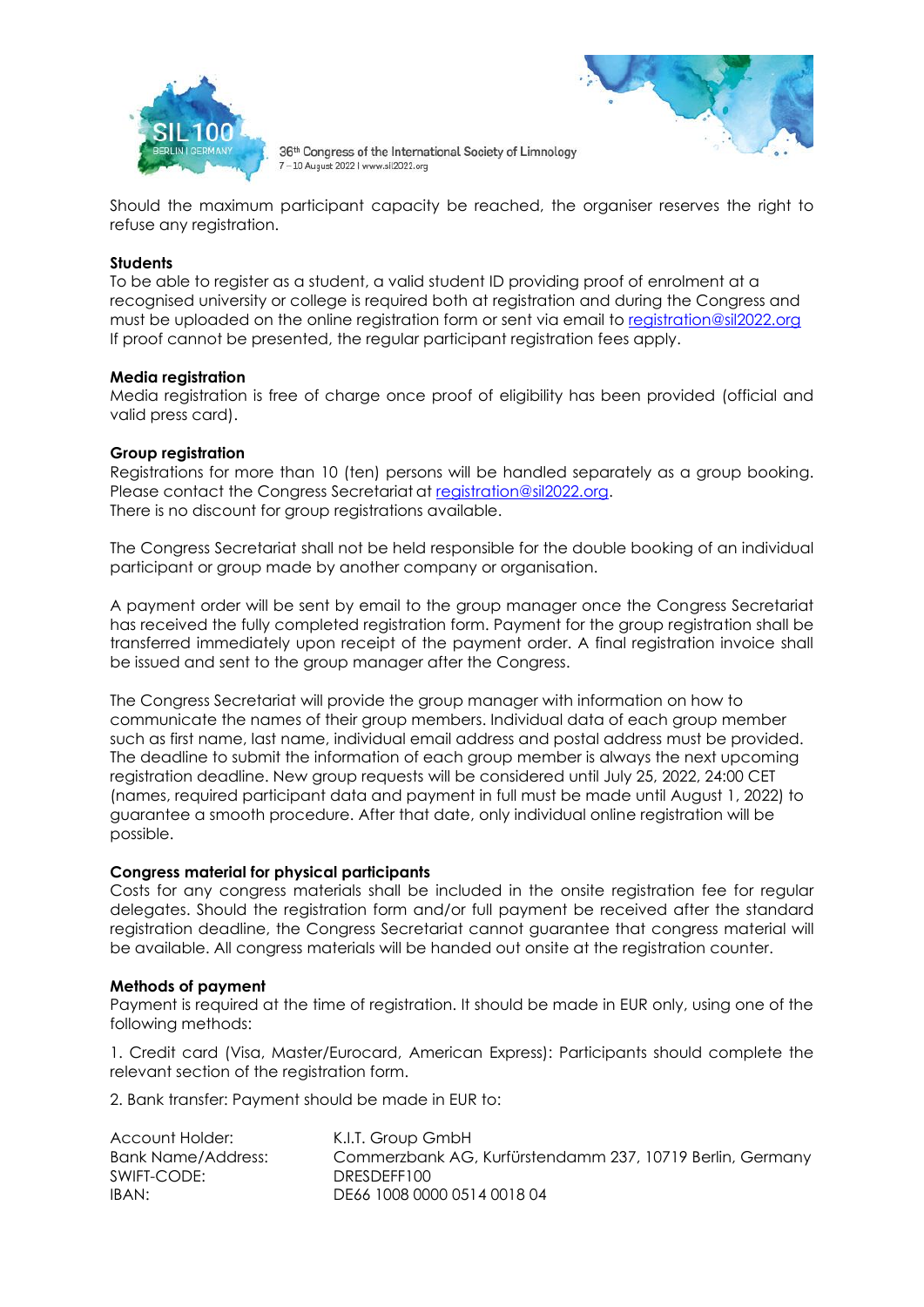



Account Number: 0514 0018 04 Bank Sort Code: 100 800 00

Reference: Participant number, last name and SIL 2022

Please note that all transfer costs shall be prepaid by the sender. Cheques will not be accepted.

# **Letter of confirmation/invoice**

A letter of confirmation/invoice will be sent by email once the Congress Secretariat has received the fully completed registration form and the corresponding payment. Participants must present this confirmation/payment receipt at the registration counter as proof of their registration and payment.

# **Letter of invitation**

To receive a letter of invitation, participants must first register to the Congress and submit payment in full.

Individuals requiring an official letter of invitation can contact the Congress Secretariat by sending an email to [registration@sil2022.org.](mailto:registration@sil2022.org)

The letter of invitation shall not financially obligate the Congress Organiser in any way, nor shall it guarantee that the participant will receive a visa automatically. All expenses incurred in relation to the Congress shall be the sole responsibility of the participant.

### **Visa requirements**

It shall be the sole responsibility of participants to take care of their visa requirements. Participants who require an entry visa must allow sufficient time for the application procedure. Participants should contact the nearest embassy or consulate to determine the appropriate timing of their visa applications. Please click [here](https://www.auswaertiges-amt.de/en/visa-service/buergerservice/faq/-/606848?openAccordionId=item-606702-0-panel) for more information.

The Congress Organiser will under no circumstances contact embassies and consulates on behalf of visa applicants. Any such claim on the part of the participants is excluded.

The registration fee minus a handling fee of EUR 40 will be refunded after the Congress if the visa was applied for on time and an official proof from the embassy confirming that a visa could not be granted is forwarded to the Congress Secretariat no later than 30 days after the Congress (September 10, 2022).

# **Certificate of Attendance**

A certificate of attendance for all regular participants will be provided after participation in the SIL 2022 Congress.

Each participant will be tracked during his/her digital participation to be able to provide a certificate of attendance, hence it is important that you allow cookies from your browser.

# **Registration Format Change**

Registration type changes may be possible under the following conditions:

a. Online to Onsite

If a participant changes her/his registration type from online to onsite format, the difference in registration fee will be charged.

# b. Onsite to Online

If a participant changes her/his registration type from onsite to online format latest until June 15, 2022, the difference in registration fee will be refunded free of charge. After this date, all refunds are subject to a 40 EUR handling fee.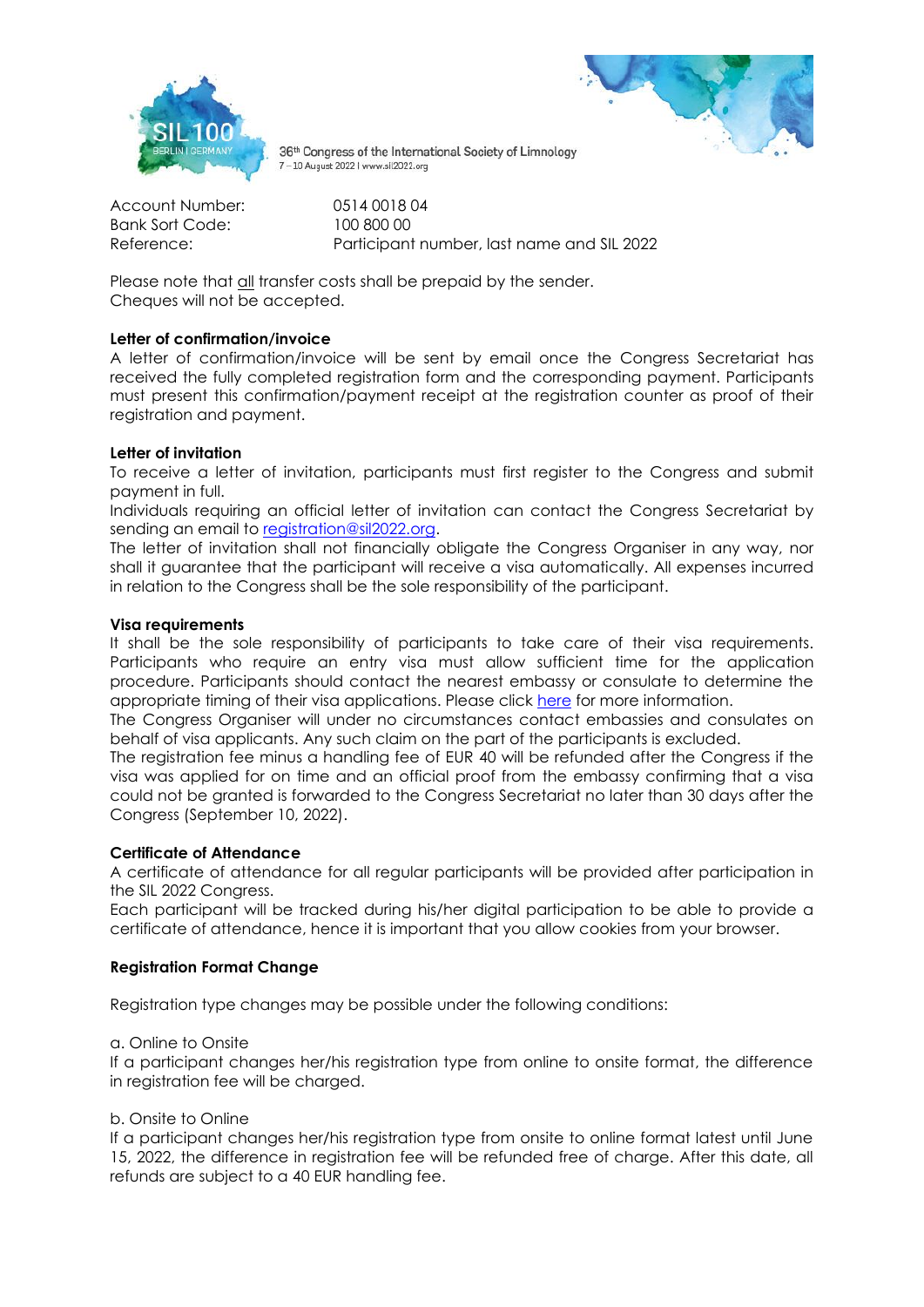



c. Format Change by SIL

Should the International Society of Limnology change the congress format to fully online, all onsite registrations will be converted to online registrations and the difference refunded.

In the event that the congress takes place, but presenters are unable to join in person because of pandemic-related travel restrictions imposed by authorities, the difference in registration fees between onsite and online attendance will be reimbursed as well.

#### **Registration Category Change**

A handling fee of 40 EUR will be charged for registration type changes. If there is a change to the reduced student or member fee, the Congress Secretariat may request a proof of profession or occupation. All members must be SIL members in good standing (i.e. full payment received, possible proofs submitted, etc.) before completing the registration process to be eligible for a SIL member rate or eligible to claim the registration change. Refund requests will be processed after the congress only. They must be made in writing and sent to the Congress Secretariat by email. Refunds will be credited only to person / entity who / which paid the original registration.

#### **Registration Name Change**

A handling fee of 40 EUR will be charged for every name change to an existing congress registration. A new registration form for the substitute participant should be submitted before August 1, 2022, as well as a proof for the reduced fee if applicable. After this date, name changes will no longer be accepted.

#### **Lost name badge for physical participants**

The name badge must be worn at the venue throughout the Congress and must be shown to the organisers and their representatives at any time on request. Access to the Congress facilities will not be granted without a proper name badge. If an participant loses, misplaces or forgets the name badge, a handling fee of EUR 40 will be charged for a new badge.

# **Registration, Workshop, Limnology Night: Cancellation policy**

Notification of cancellation shall be made in writing and sent to the Congress Secretariat by sending an email to [registration@sil2022.org.](mailto:registration@sil2022.org) The notification shall include all the relevant information regarding the bank account to which a possible refund may be remitted.

If the written notification of cancellation is received before the standard registration deadline (June 15, 2022, 23:59 CEST Time), 50% of the paid registration fee will be refunded. No refunds will be made for cancellations received after this date. The same cancellation rules apply for workshop fees and tickets for the Limnology Night.

Refund requests will be processed after the Congress only. They shall be made in writing and sent to the Congress Secretariat by email to [registration@sil2022.org](mailto:registration@sil2022.org) no later than 30 days after the Congress (September 10, 2022). No refund request will be processed after this date. Credit will not be given for unattended events or early termination of attendance.

#### **Excursions: Cancellation Policy**

Notification of cancellation shall be made in writing and sent to the Congress Secretariat by sending an email to [registration@sil2022.org.](mailto:registration@sil2022.org) The notification shall include all the relevant information regarding the bank account to which a possible refund may be remitted. If the written notification of cancellation is received before the standard registration deadline (June 15, 2022, 23:59 CEST Time), 50% of the paid registration fee will be refunded. No refunds will be made for cancellations received after this date. In case the excursion is cancelled because the minimum number of participants is not reached, the total amount will be refunded.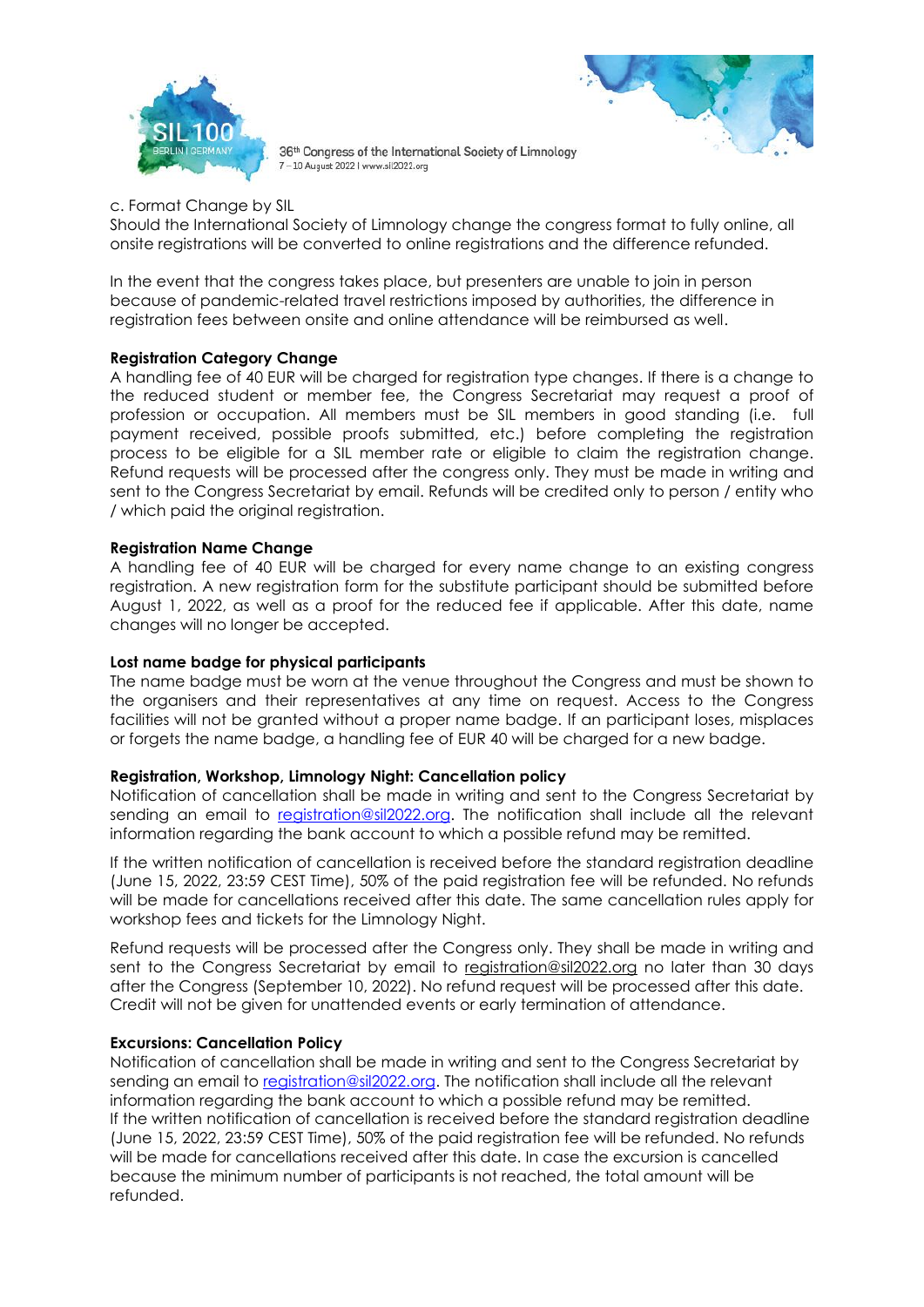



Refund requests will be processed after the Congress only. The provisions of section Registration Cancellation Policy shall apply to the refund request. Credit will not be given for unattended events or early termination of attendance.

### **Modification of the congress programme**

The congress programme is published as an indication only and may be subject to modification at any time in terms of time, location, theme, and content (in particular to the programme schedule, the appointment and/or selection of speakers, the technical environment, programme duration, etc.) The participant haves no claim to the staging of a particular event, a particular event duration or the provision of a particular content. Changes to the programme do neither constitute a right of withdrawal nor refund claim on the part of the registered participants, provided the character of the event as a specialist event in the specified subject area is not affected by the changes.

### **Cancellation of the Congress**

If the event cannot take place due to events beyond the control of the organiser or the organisers (i.e., force majeure) or due to events that cannot be attributed to intent or gross negligence on the part of the organiser or the organisers, each or both of the organisers shall be released from its or their obligation to perform to this extent. Neither of the organisers can be held liable by participants for any damage, costs or losses incurred, such as transport costs, accommodation costs, financial losses, etc. In case the event cannot take place as planned, the organisers reserve the right to retain the registration fee to hold the congress at a later date, place and/or in a different format.

### **COVID-19 Regulations: Cancellation of the Congress, cancellation of attendance**

If the physical Congress cannot take place at the originally scheduled event dates due to government regulations, laws, ordinances and other public orders that apply in connection with the pandemic due to the SARS-CoV-2 (COVID-19) coronavirus and variants ("COVID-19 Regulations"), the Organiser shall be released from the obligation to perform. In case the Congress is switched to a digital-only event, the procedures outlined in the section above "Registration Format Change" apply. In case of complete cancellation, registered and fully paid participant shall receive a refund of the respective participation fee paid. Refunds will be made according to the procedure described above in the section "Cancellation or Postponement of the Congress".

In the event of cancellation of attendance by a participant due to the above mentioned COVID-19 regulations in effect at the time of the event, the refund will be governed by the principles outlined in the "Registration Cancellation Policy" section above, with the understanding that the participant will be refunded their registration fee regardless of the time of cancellation for a processing fee of 40.00 EUR.

#### **Hygiene and safety regulations, House rules**

Participants are obligated to inform themselves in advance of their participation in the Congress about the currently valid regulations, laws, ordinances, and other decrees that apply in connection with the containment of the SARS-CoV-2 (COVID-19) coronavirus pandemic ("COVID-19 Regulations"), and to comply with them. In addition, participants are required to comply with the hygiene and safety measures and/or concept enacted by the organiser.

In view of the dynamic development of the coronavirus, each participant acknowledges that the organiser is entitled to adapt the hygiene and safety measures to the current situation at any time and that participants are obligated to inform themselves continuously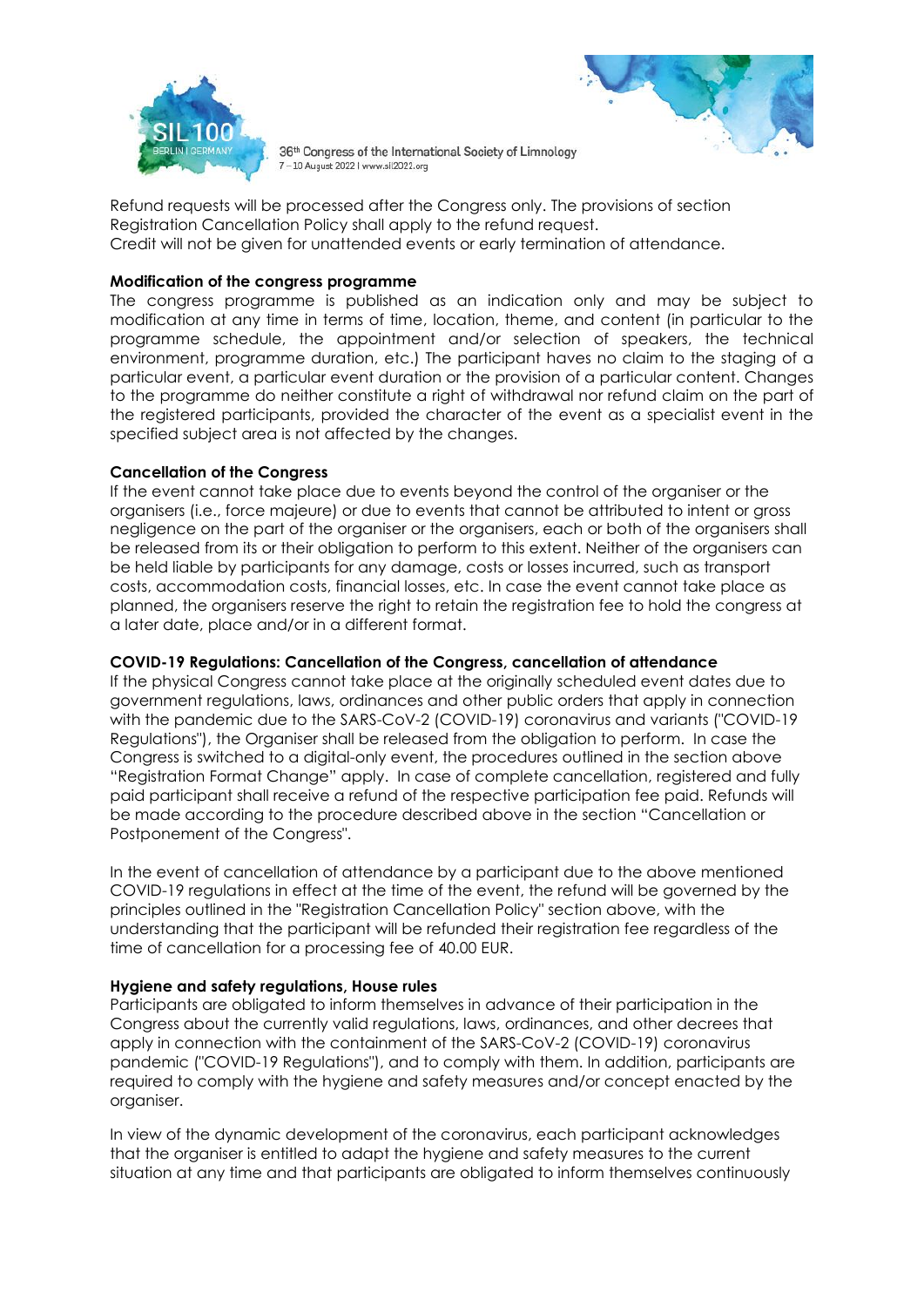



about any changes on the hygiene and safety measures of the Congress, in particular via the Congress website: [www.sil2022.org](http://www.sil2022.org/)

By entering the event premises, each participant accepts the house rules of the Congress premises, which can be viewed at the registration counter. The participant is aware that the consumption of food and beverages brought to the event is not permitted.

#### **Connectivity or technical issues**

Participants acknowledge that it is their responsibility to ensure a secure and stable internet connection, compatible operating system requirements and that their web browser is up to date to avoid connectivity or other technical issues when participating in the Congress. The organiser will use its reasonable best efforts in providing access to the Congress through third party channels. If a participant encounters connectivity issues due to a weak internet connection, incompatible operating system requirements or inappropriate web browser settings, the participant acknowledges that the organiser is not liable. The organiser will also not be liable in the event of an interruption of connection or connectivity issues due to a case of "Force Majeure" or to any interruption and/or malfunction of connection or any other connectivity issues attributable to the chosen third party network operator and/or service provider.

# **Data Protection, Congress Tool and sharing of contact details**

#### Data Protection

During the registration process and the execution of the Congress the personal data of each participant is processed. All personal data will be processed in accordance with the applicable national data protection regulations and in particular the strict General Data Protection Regulation GDPR (Regulation (EU) 2016/679) and the German Federal Data Protection Act (BDSG).

\_\_\_\_\_\_\_\_\_\_\_\_\_\_\_\_\_\_\_\_\_\_\_\_\_\_\_\_\_\_\_\_\_\_\_\_\_\_\_\_\_\_\_\_\_\_\_\_\_\_\_\_\_\_\_\_\_\_\_\_\_\_\_\_\_\_\_\_\_\_\_\_

Personal data will not be forwarded to a third party unless in accordance with Art. 6 Sec. 1 lit a-f GDPR: (a) express consent, (b) performance or conclusion of a contract, (c) fulfilment of a legal obligation, (d) protection of vital interests of the data subject or another natural person, (e) public interest or exercise of official authority, (f) legitimate interest of the data controller and balancing of interests.

In the course of participation in the Congress, personal data may be processed by companies based in third countries outside the European Union (EU)/European Economic Area (EEA). This can lead to disadvantages in the enforcement of data subjects' rights, a lack of control over the further processing and transfer of data or access by state agencies for control and monitoring purposes without sufficient legal protection. By registering for the Congress, the participant consents to such data processing insofar as it is necessary for his/her participation and the full use of the Congress services.

For further details on data processing, your rights about information and access to personal data and how to contact the Data protection officer, please refer to the privacy policy at [https://www.sil2022.org/data-protection/.](https://www.sil2022.org/data-protection/)

# Congress Tool

At the Congress, a digital congress platform tool will be implemented and used. Before using the digital congress platform tool, you will be informed about your data protection rights. For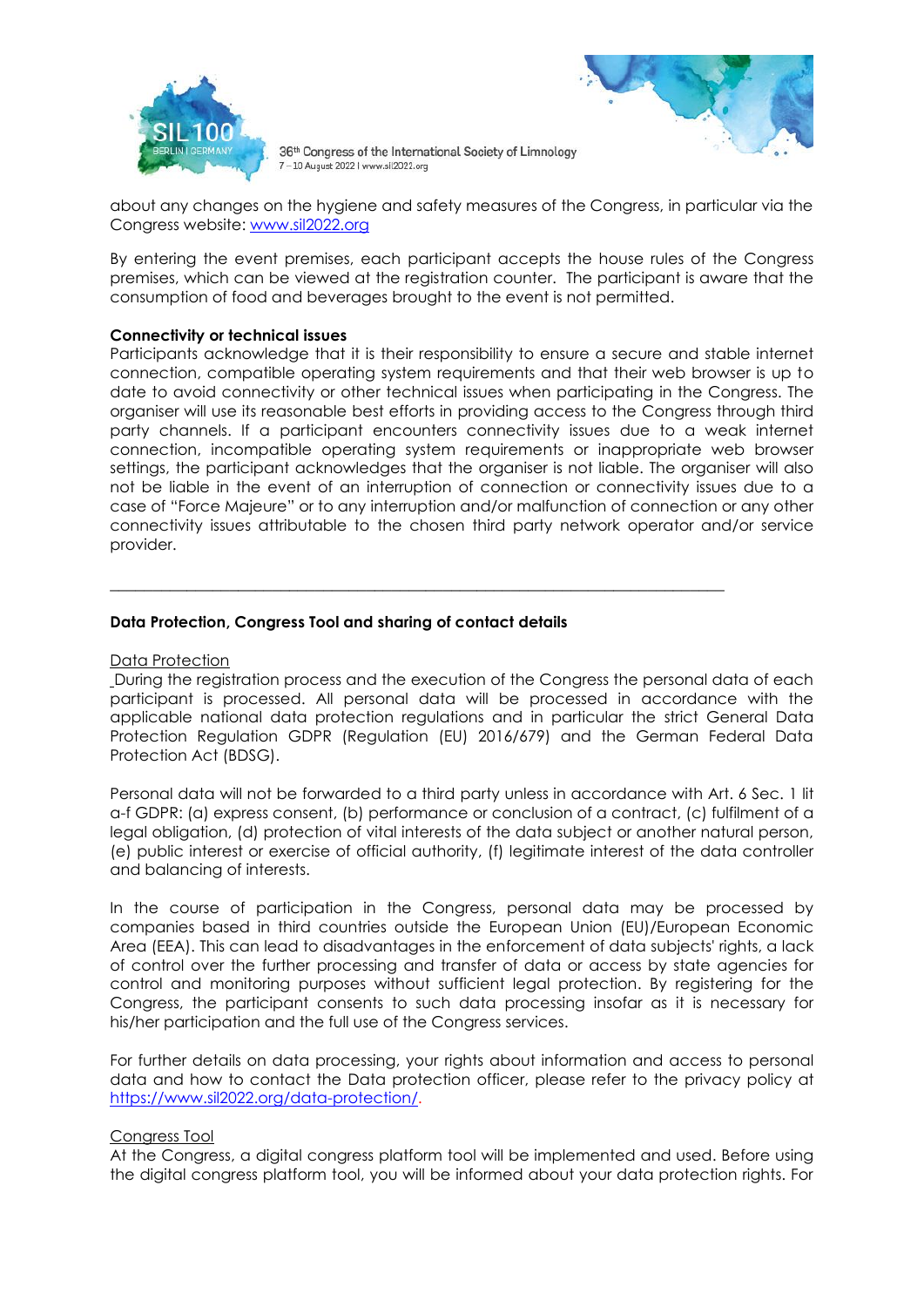



details on data processing, please refer to the privacy policy at [https://www.sil2022.org/data](https://www.sil2022.org/data-protection/)[protection/](https://www.sil2022.org/data-protection/)

Each participant who registers at the Congress agrees to the use and application of the congress platform. The use of the congress platform tool becomes part of the contract and is insofar a prerequisite for participation in the congress.

The Congress Secretariat has entered into a data processing agreement with the service partner of the congress platform tool and implement the strict provisions of the applicable data processing regulations when using the congress platform tool.

#### Sharing of contact details

Personal data will not be passed on to third parties unless this is necessary for the provision of services to the participant (e.g., the data required for payment processing will be passed on to the respective payment service provider (credit card company, bank).

Excursions Data Processing: If a participant wants to take part in an excursion, the participant agrees that data will be processed by the excursion organiser in order to execute the excursion.

#### **Intellectual Property Rights**

All content (trademarks, brands, copyrights, etc.) displayed at the Congress remain the property of their respective owners and are used for identification purposes only. The content and compilations published by the providers at the digital congress platform and/or on the event website are subject to the applicable copyright laws. The reproduction, editing, distribution, sharing and/or any kind of exploitation outside the limits of the applicable copyright laws require the written consent of the respective author and/or creator.

Downloads and copies of information, documents, files, presentations, and other content shared are only permitted if explicitly marked and solely for private use. The commercial use of content is prohibited without the consent of the author/creator. Insofar as the content on the event platform website has not been created by the organiser, the copyrights of third parties will be observed. Contributions of third parties are marked as such on the event platform website. Should a copyright infringement nevertheless occur, the organisers require a corresponding notice. The relevant content will then be removed immediately.

#### **Film, photo and video recordings**

The organiser will create image, film and audio recordings during the Congress for communication or educational purpose. This material can be shared and published within public reporting or used in social networks (Facebook, Twitter, Instagram) about the event without entitlement to remuneration. The participants explicitly give their consent to the use of their images captured at the event for publications and communications relating to the event according to the effective law. You can withdraw your consent at any time by contacting the Congress Secretariat [\(registration@sil2022.org\)](file:///C:/Users/rminguez/AppData/Local/Microsoft/Library/Containers/com.apple.mail/Data/Library/Mail%20Downloads/09DD05E3-D30E-4CF6-92C1-5848DA51F82D/registration@sil2022.org).

#### **Blocking access**

Access to the digital event website may be blocked temporarily or permanently if there are concrete indications that the participant is violating or has violated these GTC and/or applicable law or if the organiser(s) have another justified, substantial interest in blocking access. When deciding on a blocking, the legitimate interests will be appropriately considered.